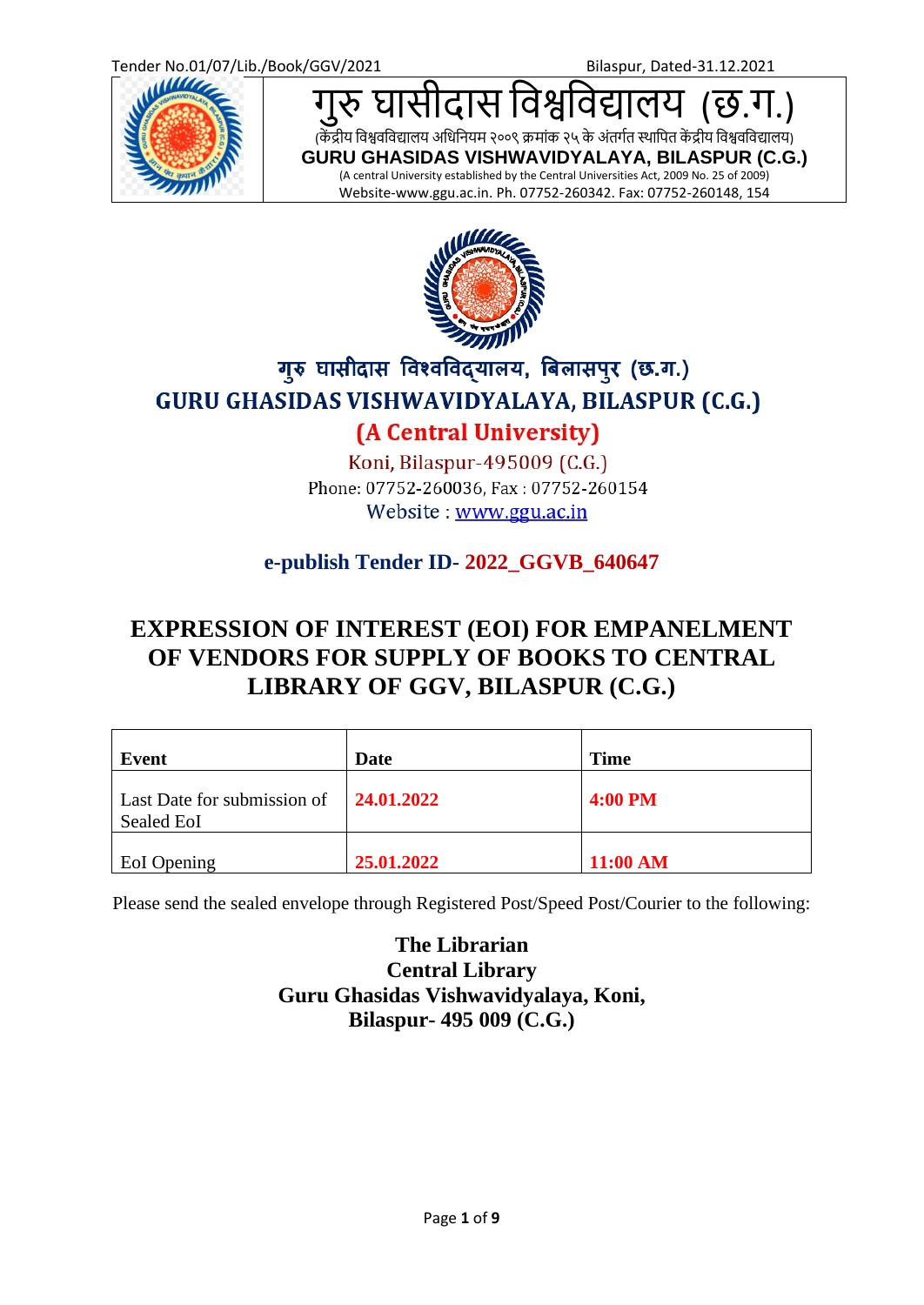

सीदास विश्वविद्यालय *(*छ.ग (केंद्रीय विश्ववविद्यालय अधिनियम २००९ क्रमांक २५ के अंतर्गत स्थापित केंद्रीय विश्ववविद्यालय) **GURU GHASIDAS VISHWAVIDYALAYA, BILASPUR (C.G.)** (A central University established by the Central Universities Act, 2009 No. 25 of 2009) Website-www.ggu.ac.in. Ph. 07752-260342. Fax: 07752-260148, 154

## **TABLE OF CONTENTS**

- **1. INTRODUCTION**
- **2. CONTRACT PERIOD**
- **3. 3 3. ELIGIBILITY CRITERIA 4 4. TECHNICAL PROPOSAL DETAILS 4 5. FINANCIAL PROPOSAL DETAILS 5 6. EOI VALIDITY PERIOD 5 7. EOI EVALUATION 5 8. NOTIFICATION OF EMPANELMENT 5 9. PAYMENT TERM FOR SUPPLIED BOOKS 6 10. SCOPE OF WORK 6-7 11. TERMS AND CONDITIONS 8 12. OTHER CONDITIONS 8-9 Annexure I 10 Annexure II 11 Annexure III 12-13 Annexure IV 14 EMPANELMENT OFPUBLISHERS/BOOKSELLERS/DISTRIBUTORS/VENDORS FOR SUPPLY OF PRINTED BOOKS TO CENTRAL LIBRARY/DEPARTMENT LIBRARIES**

#### **Dated : 31.12.2021**

Applications are invited from reputed Publishers / Booksellers / Distributors / Vendors to seek empanelment as authorized Publishers / Booksellers / Distributors / Vendors for supply of books to Central Library /Departmental Libraries for the **year 2021-22 & 2022-23** and may be extended further. Prescribed application form along with the copy of terms and conditions may be downloaded from the University website: [http://www.ggu.ac.in](http://www.ggu.ac.in/) OR https://eprocure.gov.in/epublish/app.

Interested Booksellers / Vendors / Publishers / Distributors may respond in the prescribed format given at the end of this document, along with one copy each of the requisite documents through any mode via. Speed Post/Registered Post/Courier. The Envelope should be marked with "**Application for Empanelment of Publishers / Booksellers / Distributors / Vendors for supply of printed Books**". The duly filled application form along with necessary documents and fees may be submitted on or before the due date 24.01.2022 by **4:00 pm** to:

> **The Librarian Guru Ghasidas Vishwavidyalaya, Bilaspur (C.G.) Koni, Bilaspur-495009 (C.G.),**

Website: http://www.ggu.ac.in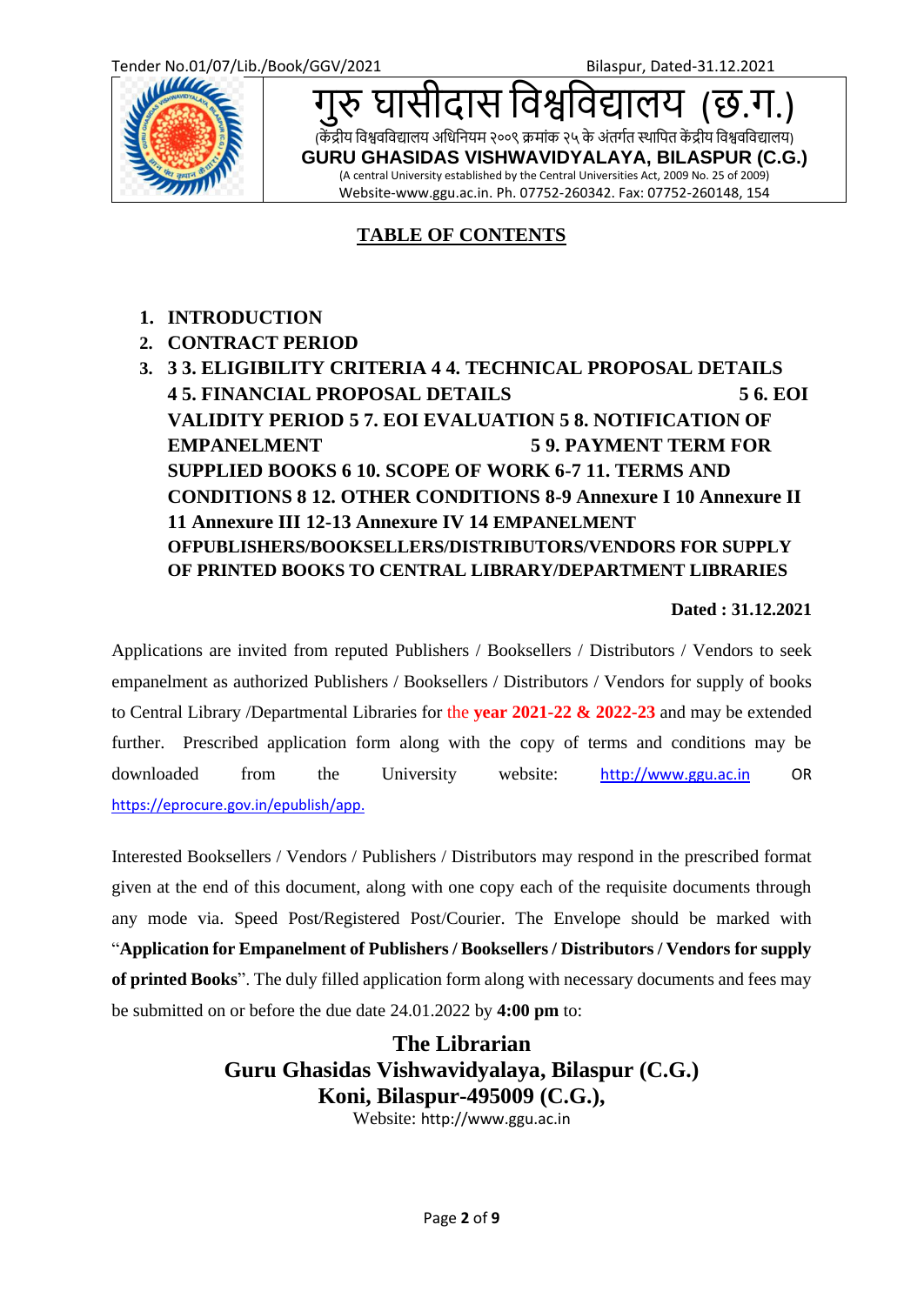

सीदास विश्वविद्यालय *(*छ.ग (केंद्रीय विश्ववविद्यालय अधिनियम २००९ क्रमांक २५ के अंतर्गत स्थापित केंद्रीय विश्ववविद्यालय) **GURU GHASIDAS VISHWAVIDYALAYA, BILASPUR (C.G.)** (A central University established by the Central Universities Act, 2009 No. 25 of 2009) Website-www.ggu.ac.in. Ph. 07752-260342. Fax: 07752-260148, 154

### **ELIGIBILITY CRITERIA FOR EMPANELMENT:**

Applications from reputed Publishers / Booksellers / Distributors / Vendors are invited to seek empanelment as authorized Publishers / Booksellers / Distributors / Vendors for supply of Printed books to Central Library/Departmental Libraries for the Calendar year 2021 and 2022, which can be extended further after the fulfillment of below mentioned points of eligibility criteria:

- 1. The Publishers / Booksellers / Distributors / Vendors should be a registered member of national/ state trade federations like FPBAI, DSBPA, etc. Copy of Registration certificate must be enclosed with the proposal.
- 2. The Publishers / Booksellers / Distributors / Vendors should submit Permanent Account No (PAN) issued by the Income Tax Department.
- 3. The Publishers / Booksellers / Distributors / Vendors must enclose their license of Import/Export Code (IEC) certificate issued by Ministry of Commerce, GOI.
- 4. The Publishers / Booksellers / Distributors / Vendors should have satisfactorily supplied books to at least ten Government Universities-Central/State in last three financial year(s) (satisfactory supply certificates along with relevant order copies should be enclosed).
- 5. The Publishers / Booksellers / Distributors / Vendors should have a minimum average annual turnover of Rs. two Crores in the last three (3) consecutive financial years (C.A. Certificate should be enclosed).
- 6. The Publishers / Booksellers / Distributors / Vendors should enclose single highest value order for minimum of Rs. 50 Lakh for supply of printed books to any Central/State Government University/CFTIs along with Satisfactory Supply Certificate for particular order in last three financial years (Order copy and satisfactory supply certificate from respective organization).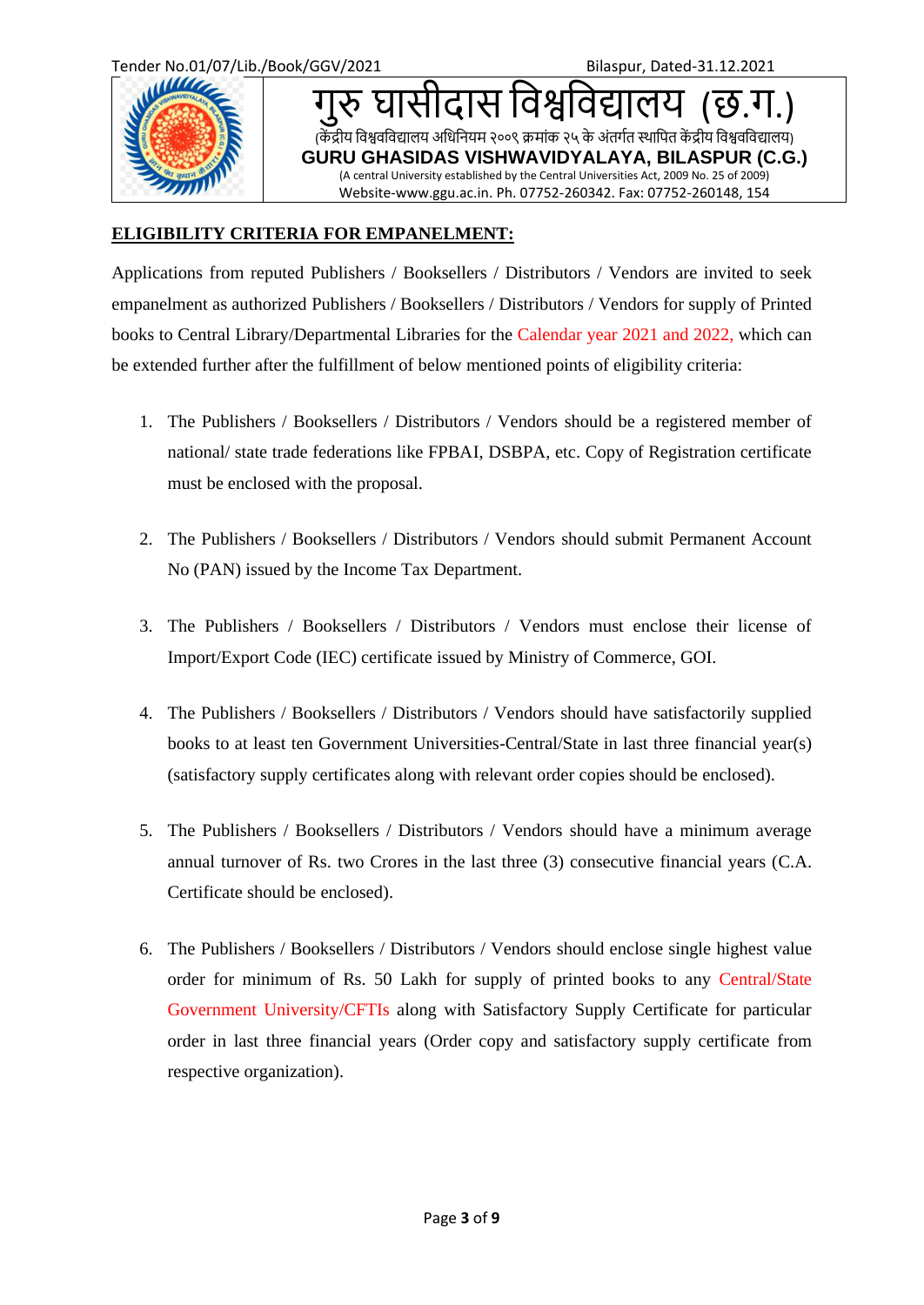

Tender No.01/07/Lib./Book/GGV/2021 Bilaspur, Dated-31.12.2021 सीदास विश्वविद्यालय *(*छ.ग (केंद्रीय विश्ववविद्यालय अधिनियम २००९ क्रमांक २५ के अंतर्गत स्थापित केंद्रीय विश्ववविद्यालय) **GURU GHASIDAS VISHWAVIDYALAYA, BILASPUR (C.G.)** (A central University established by the Central Universities Act, 2009 No. 25 of 2009) Website-www.ggu.ac.in. Ph. 07752-260342. Fax: 07752-260148, 154

- 7. The Publishers / Booksellers / Distributors / Vendors should enclose Income Tax Return (ITRs) for last 3 Assessment years and photocopy of Profit & Loss Account and Balance Sheet **duly certified by Chartered Accountant**.
- 8. The Publishers / Booksellers / Distributors / Vendors should be a distributor/ dealer / stockiest / executive / preferred agent of the publishers. The authority letters duly issued by the publishers should be enclosed.
- 9. The Publishers / Booksellers / Distributors / Vendors is required to be accompanied with a **Demand Draft** for **Rs. 5,000/**- (non-refundable) as registration fees in the Favour of "**The Registrar, Guru Ghasidas Vishwavidyalaya,** payable at **Bilaspur (C.G.)**"
- 10. The Publishers / Booksellers / Distributors / Vendors should also enclosed a **Demand Draft/FDR** for **Rs. 2,00,000/- (Rs. Two Lakh Only)** in the form of Earnest Money Deposit/Security Deposit in favour of "**The Registrar, Guru Ghasidas Vishwavidyalaya,**  payable at **Bilaspur (C.G.)**" which is refundable after satisfactory completion of the supply of books of the tenure. However, the EMD/Security Depositshall be forfeited if the selected bidders fail to supply the ordered books satisfactorily after receipt of order. The earnest money of the unqualified bidders would be returned. Earnest Money will not entail any interest.
- 11. 25% Discounts on all types Books except Govt./NGO/Society Publications.
- 12. In case of foreign publication, Reserve Bank of India (RBI) conversion rate will be applicable on date of billing.
- 13. The Publishers / Booksellers / Distributors / Vendors should not be ever been debarred / blacklisted from any Government Organization. **Please furnish an affidavit raised on non – judicial stamp paper of Rs. 100 (Rupees hundred only).**
- 14. The university is not bound to accept all the qualified bidders and reserves the right to accept or reject any or all the proposals without assigning any reasons thereof. The acceptance of the qualified bidders rests with the University on its selection criteria.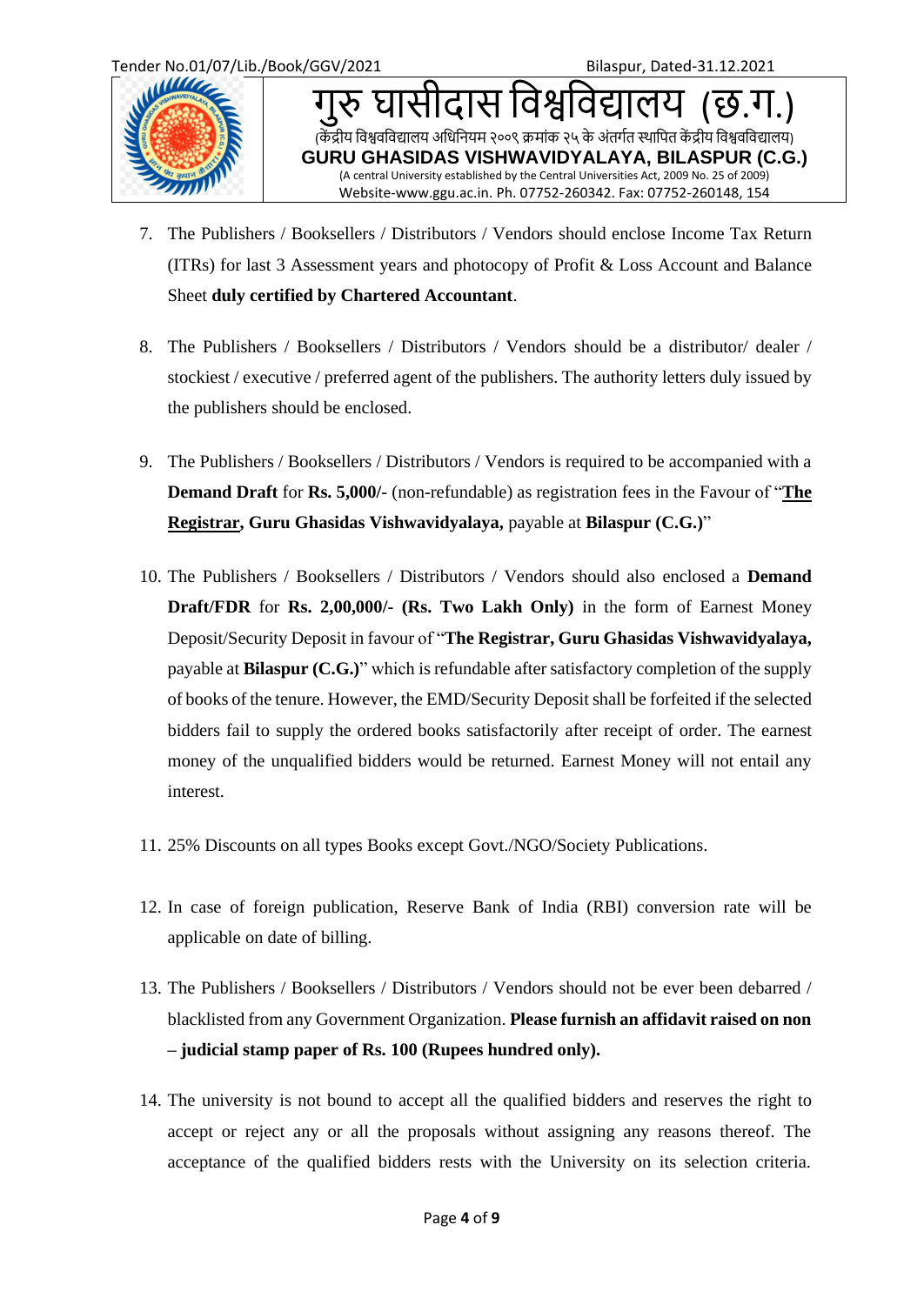

Decision of Competent Authority of the University on any dispute related to selection of vendor for supply of books shall be final and binding.

15. In case of any legal dispute, legal jurisdiction is limited to Bilaspur (CG) High Court Only.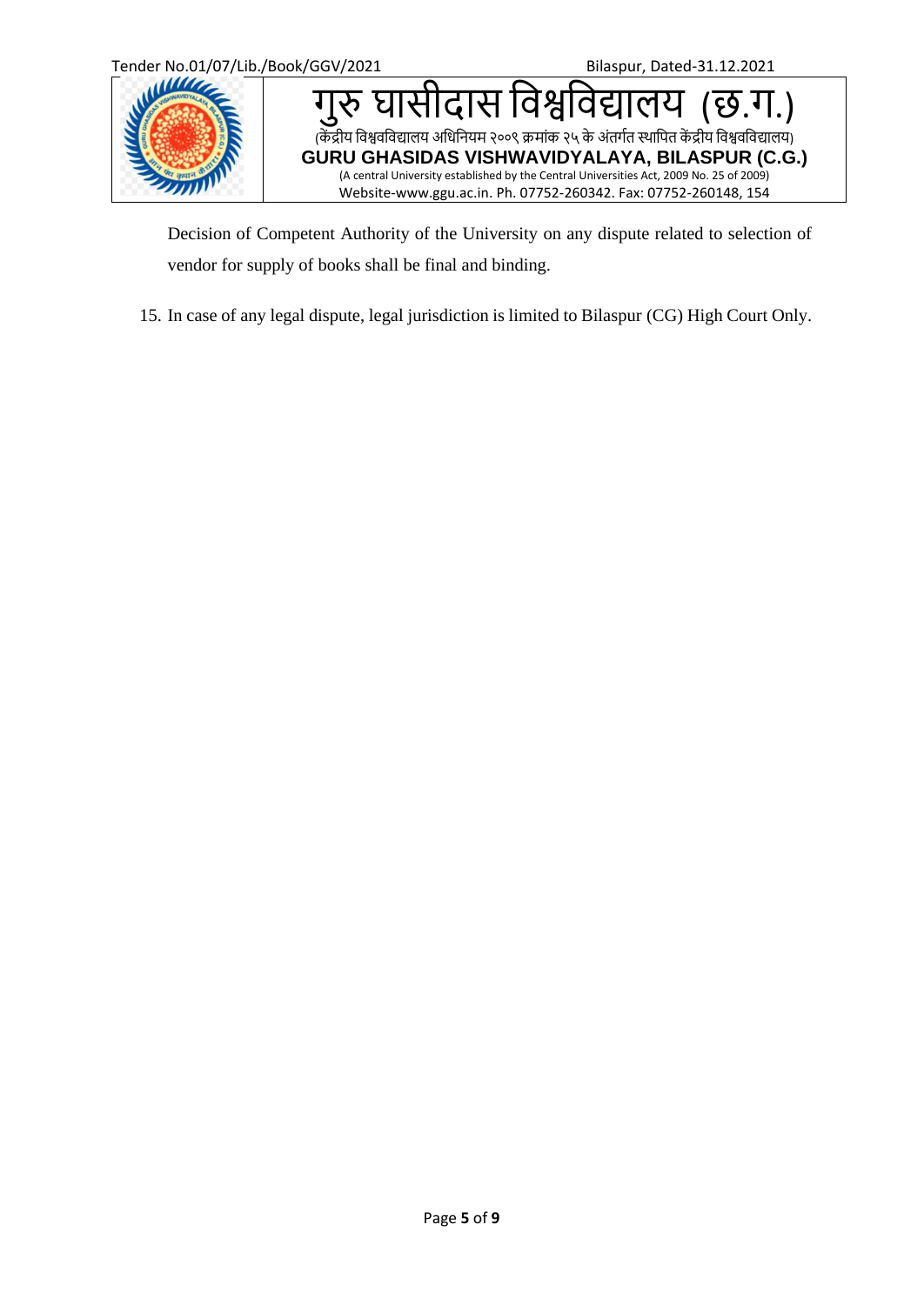

घासीदास विश्वविद्यालय *(*छ.ग.)

(केंद्रीय विश्ववविद्यालय अधिनियम २००९ क्रमांक २५ के अंतर्गत स्थापित केंद्रीय विश्ववविद्यालय)

**GURU GHASIDAS VISHWAVIDYALAYA, BILASPUR (C.G.)** (A central University established by the Central Universities Act, 2009 No. 25 of 2009) Website-www.ggu.ac.in. Ph. 07752-260342. Fax: 07752-260148, 154

## **(APPLICATION FORM FOR EMPANELMENT AS BOOK VENDORS)**

To The Librarian Guru Ghasidas Vishwavidyalaya, Koni, Bilaspur-495009 (C.G.),

Sir,

In response to your advertisement for registration and empanelment of Publishers/Booksellers/Distributors/Vendors for supply of printed books to your University, please find my /our duly filled application form along with application fee and security deposit and relevant documents.

| (Please enclose a copy of the Registration Certificate.)                             |  |  |
|--------------------------------------------------------------------------------------|--|--|
| (Attach Copy of PAN No.)                                                             |  |  |
| 11. Do you have direct import license?<br>(If yes, please attach a copy of the same) |  |  |

12. Do you have satisfactorily supplied printed books to at least 10 Government Universities-Central/State in last three financial years? If yes, the copies of the purchase orders and satisfactory performance certificates should be enclosed.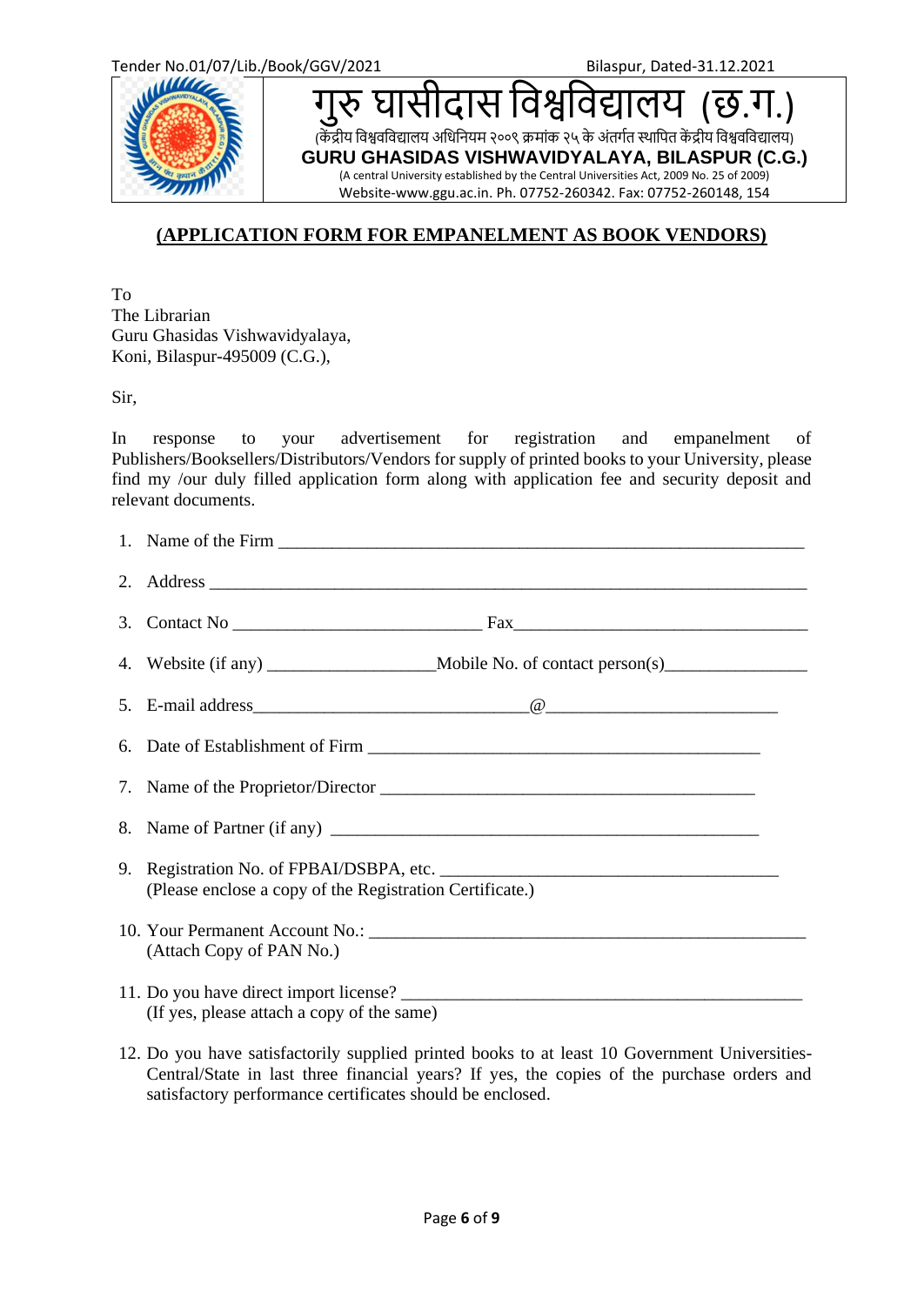

सीदास विश्वविद्यालय (केंद्रीय विश्ववविद्यालय अधिनियम २००९ क्रमांक २५ के अंतर्गत स्थापित केंद्रीय विश्ववविद्यालय) **GURU GHASIDAS VISHWAVIDYALAYA, BILASPUR (C.G.)** (A central University established by the Central Universities Act, 2009 No. 25 of 2009) Website-www.ggu.ac.in. Ph. 07752-260342. Fax: 07752-260148, 154

- 13. Annual Turnover of the firm for the last 3 consecutive financial years (attach proof):
	- $(a)$  2018-19  $(b) 2017-18$  :  $(c)$  2016-17 : Total Average :
- 14. Whether you are income tax payee? If so, please attach a copy of Income tax return (ITRs) filed for last three (03) consecutive years along with photocopy of Profit & Loss account and Balance Sheet duly certified by Chartered Accountant
	- 15. Order copy and satisfactory supply certificate of a single order worth Rs. 50 Lakh or more for supply of print books to any Central/State Government University in last 3 financial years should be enclosed.
	- 16. Are you a distributor / dealer / stockiest/ exclusive/ preferred agent of the publishers? If so, please submit the most recent authority letters issued by the publishers.
	- 17. Details of a Demand Draft of Rs. 5,000/‐ (Rupees Five Thousand Only) as a registration fee of empanelment (non-refundable) drawn from any nationalized bank favoring "**The Registrar, Guru Ghasidas Vishwavidyalaya**" payable at "**Bilaspur (C.G.)**."

Detail of Demand Draft a)  $No$ b) Date c) For  $\operatorname{Rs}$ d) Drawn on  $\overline{\phantom{a}}$ 

18. Details of Demand Draft/FDR/Bank Guarantee of Rs. 2,00,000/= (Rupees Two Lakh only) as security deposit (refundable) drawn from any nationalized Bank favoring "**The Registrar, Guru Ghasidas Vishwavidyalaya"** payable at **"Bilaspur (C.G.)."**

Detail of Demand Draft/FDR/Bank Guarantee

| a) No       |  |
|-------------|--|
| b) Date     |  |
| c) For $Rs$ |  |
| d) Drawn on |  |

- 19. Have your firm ever been debarred / blacklisted for doing business from any government organization? If No, please furnish an affidavit raised on non-judicial stamp paper of Rs. 100 (Rupees One Hundred only).
- 20. Does your firm/company possess an ISO Certificate? (Yes/No) If yes, attach a copy of the Certificate.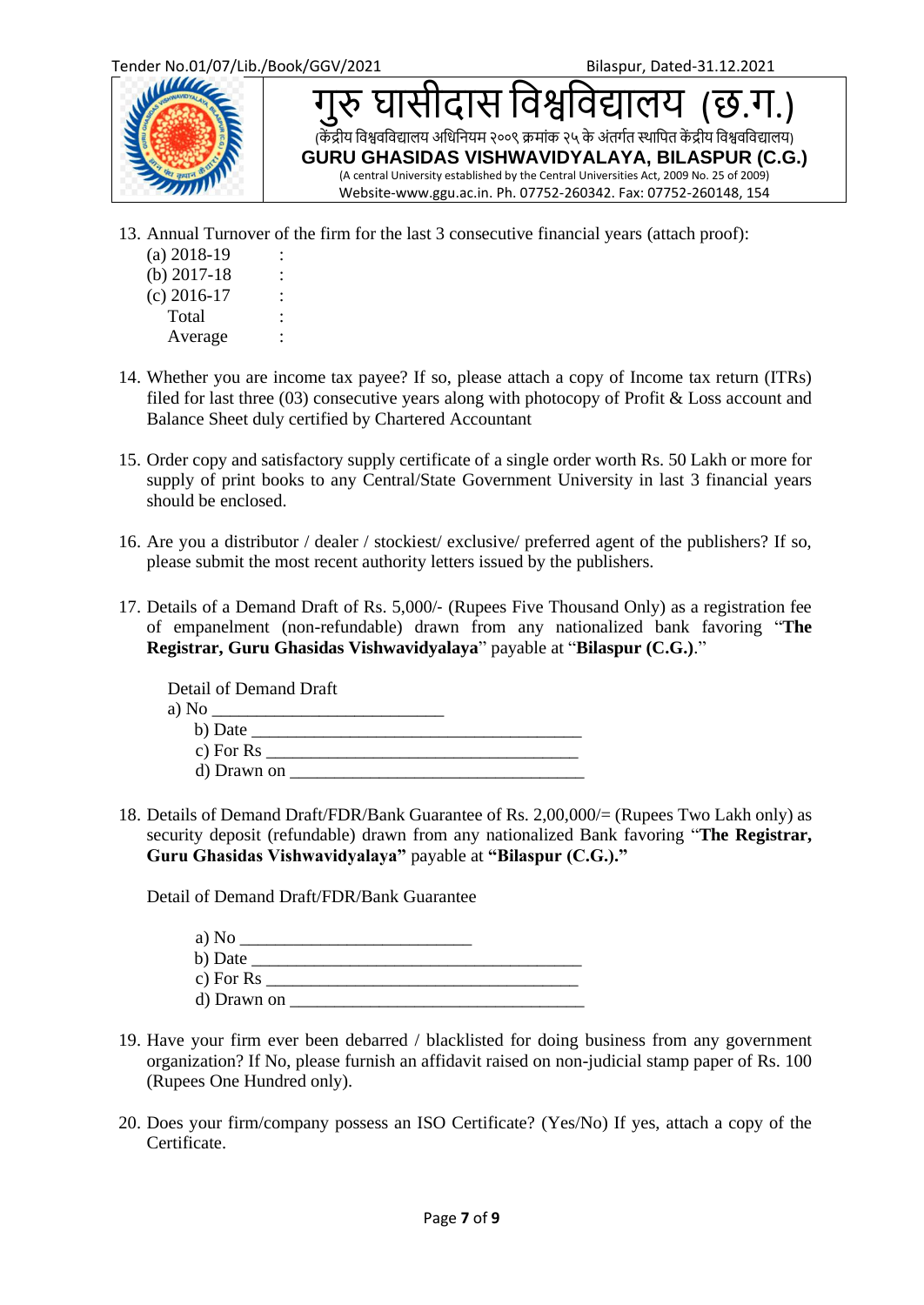

### **DECLARATION**

I/ We do hereby declare that entries made in this application form are true to the best of my/ our knowledge and belief. Further the above terms and conditions are acceptable to me/ us in letter and spirit.

> \_\_\_\_\_\_\_\_\_\_\_\_\_\_\_\_\_\_\_\_\_\_\_\_\_\_\_\_\_\_\_\_\_\_ Signature of Partners/Proprietors with seal

Date:

Place: